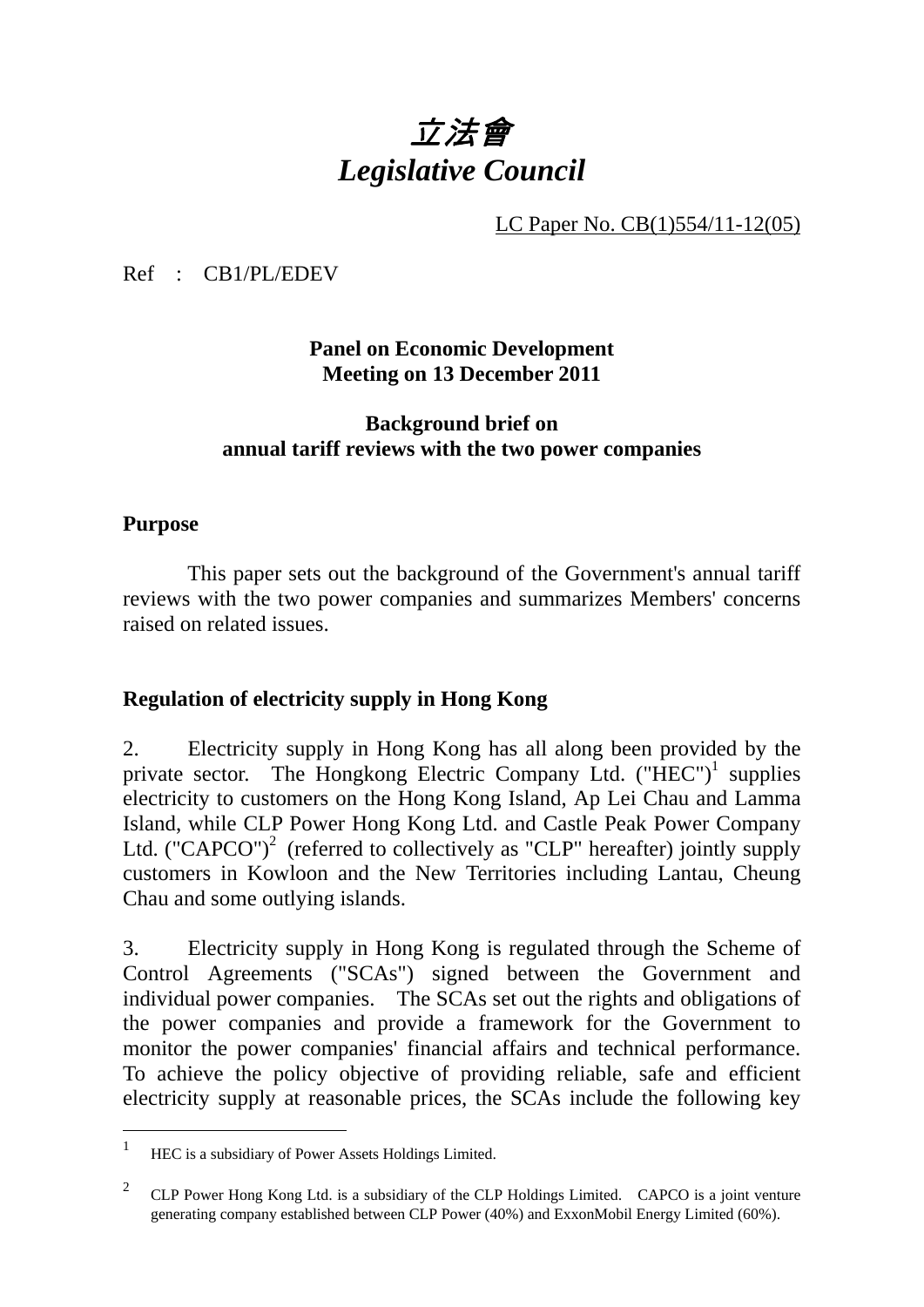features –

- (a) an obligation for the power companies to provide sufficient facilities to meet present and future electricity demand;
- (b) an obligation for the power companies to supply electricity at lowest possible cost; and
- (c) provision for periodic financial review and annual tariff review by the power companies and for annual audit of the technical and financial performances of the power companies.

4. New SCAs were entered between the Government and the individual power companies on 7 January 2008. Changes to the previous SCAs relating to tariff include –

- (a) a reduction in the permitted rate of return from 13.5% 15% to 9.99% on the average net fixed assets;
- (b) introduction of a linkage mechanism between the permitted rate of return and the emission performance of the power companies;
- (c) introduction of financial incentives to encourage more usage of renewable energy;
- (d) lowering of the Executive Council's approval threshold for adjustment of basic tariff from 7% to 5%; and
- (e) replacement of the Development Fund with the Tariff Stabilization Fund ("TSF") and lowering the cap of balance from 12.5% to 8% of annual local sales.

#### **Five-year Development Plan**

5. The Government approved the five-year Development Plan of CLP and HEC on 23 September 2008 and 16 December 2008 respectively. According to CLP's Development Plan which lasts from 1 October 2008 to 31 December 2013, the capital project expenditure will amount to \$39.9 billion, and the projected average annual increase in basic tariff for the period is below the forecast inflation of Government's Medium-Range Forecast. For HEC's Development Plan lasting from 1 January 2009 to 31 December 2013, the capital project expenditure will amount to \$12.3 billion, and it projects on average a decrease in basic tariff per annum during the period.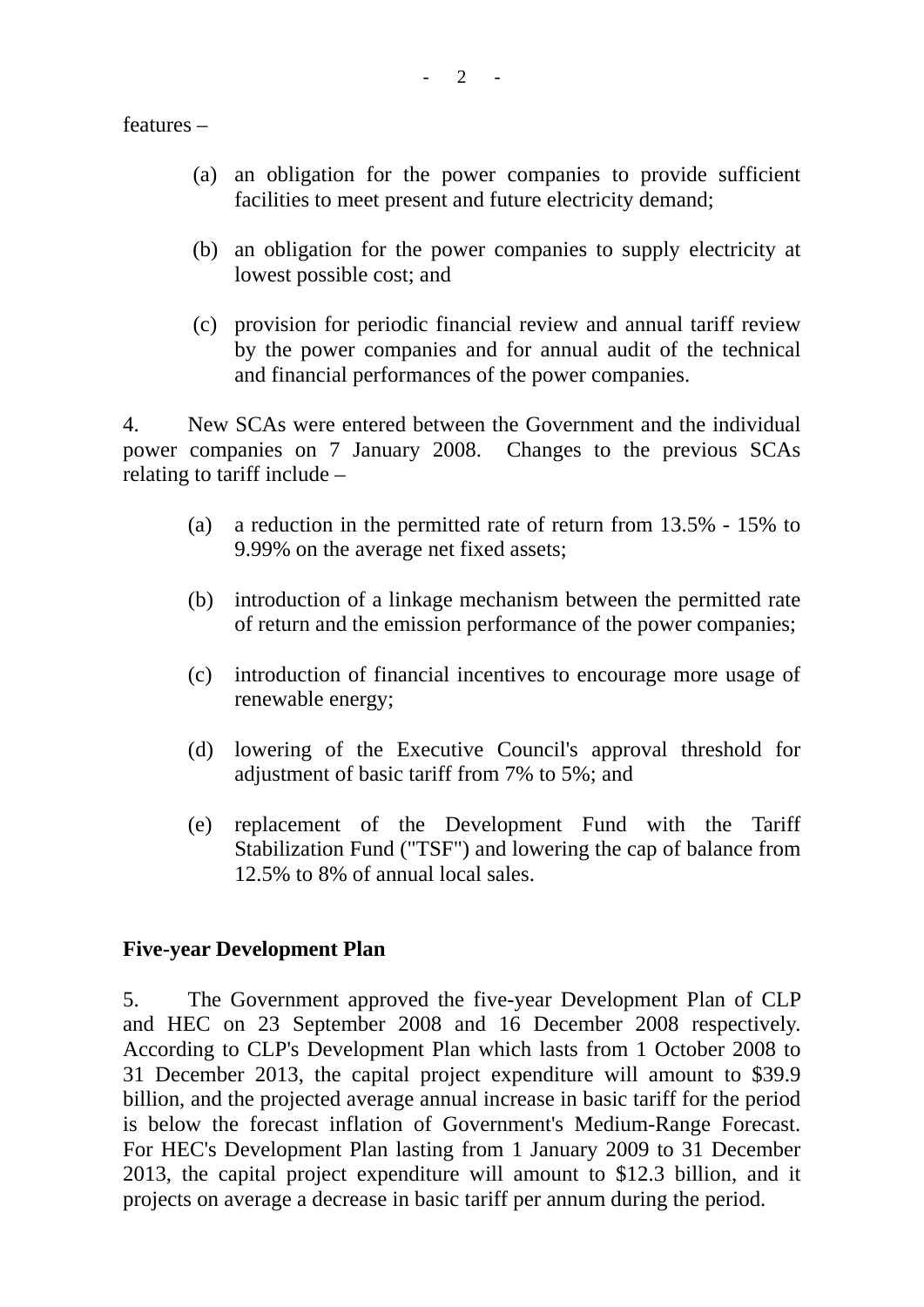# **Tariff adjustments since 2004**

6. The Government conducted tariff reviews with the two power companies annually and the average net tariffs charged by HEC and CLP since 2004 are set out below –

| Year | HEC (cents/kWh)  | $CLP$ (cents/kWh)                  |
|------|------------------|------------------------------------|
| 2004 | 103.3            | 87.2                               |
| 2005 | $110.0 (+6.5%)$  | 87.3                               |
| 2006 | $117.4 (+6.7%)$  | 87.1                               |
| 2007 | $120.2 (+2.4\%)$ | 87.2                               |
| 2008 | $127.4 (+6.0\%)$ | $91.1^{\text{a}}(+4.5\%)$          |
| 2009 | 119.9 (-5.9%)    | $88.4^{b}$ (-3%)/89.2 <sup>b</sup> |
| 2010 | 119.9            | $91.5 (+2.6%)$                     |
| 2011 | $123.3 (+2.8%)$  | $94.1 (+2.8%)$                     |

Note:  $a - from January to September 2008$ 

 b – from October 2008 to December 2009 during which the Rate Reduction Reserve rebate of 0.8 cents/kWh ceased from 6 May 2009 with the depletion of the Rate Reduction Reserve.

## **Members' views and concerns**

Discussions at the Panel on Economic Development

7. The former Panel on Economic Services<sup>3</sup> and the Panel on Economic Development ("the Panel") had been briefed by the two power companies and the Administration each December since 2000 on the tariff adjustment for the following year. Members have expressed views and concerns over a range of issues at these annual briefings, including the following –

- (a) disappointment at decisions of HEC and CLP to raise tariff despite the companies' substantial earnings;
- (b) HEC's customers were paying tariff at a much higher rate than those of CLP;
- (c) suggestion of setting up a tariff determination mechanism;

 $\mathcal{R}$ The Panel on Economic Services was renamed as the Panel on Economic Development with effect from the 2007-2008 session.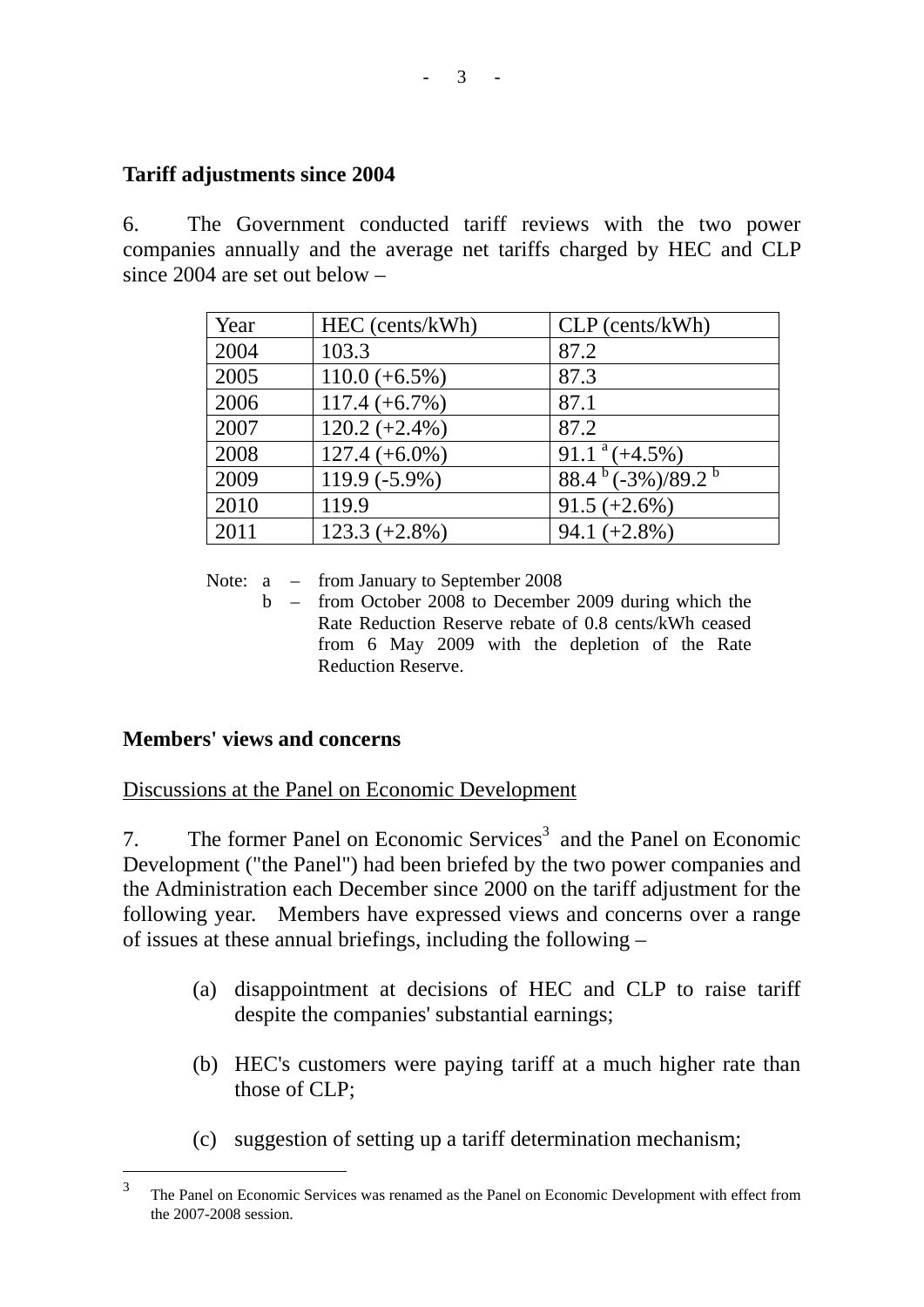- (d) introduction of electricity suppliers from the Mainland to enhance competition and lower the tariff;
- (e) implementation of increased interconnection between the two power companies to minimize investment on new generating units;
- (f) Government should enhance monitoring of the power companies' investment on generation facilities, treatment of excessive generating capacity, and sales of surplus electricity to the Mainland;
- (g) Government should enhance transparency by urging the two power companies to disclose financial information related to the tariff review;
- (h) separation of power production and transmission to facilitate market entry;
- (i) power companies should exercise greater versatility in handling the coal procurement contracts in the interests of customers;
- (j) Government should monitor the timing of adjusting Fuel Clause Charges made by the power companies; and
- (k) the need to strike a balance between commitment to environmental protection and cost control.

8. At the meeting of the Panel on 14 December 2010, some members expressed grave concern that both HEC and CLP would raise electricity tariff by 2.8% for 2011. Panel members also urged the Government to request the two power companies not to raise the tariff by using the reserve in TSF to offset the fuel cost increase, or opting not to achieve a maximum rate of return. With regard to the suggestions of increasing interconnection between the electricity grids of the two power companies and introducing new operators, members noted that the Administration would review the situation in 2016 before the expiry of the current SCAs in 2018.

#### Council questions

9. Members have raised questions at meetings of the Legislative Council ("LegCo") on issues relating to electricity tariffs. According to the Administration's reply to the question raised by Hon Jeffrey LAM Kin-fung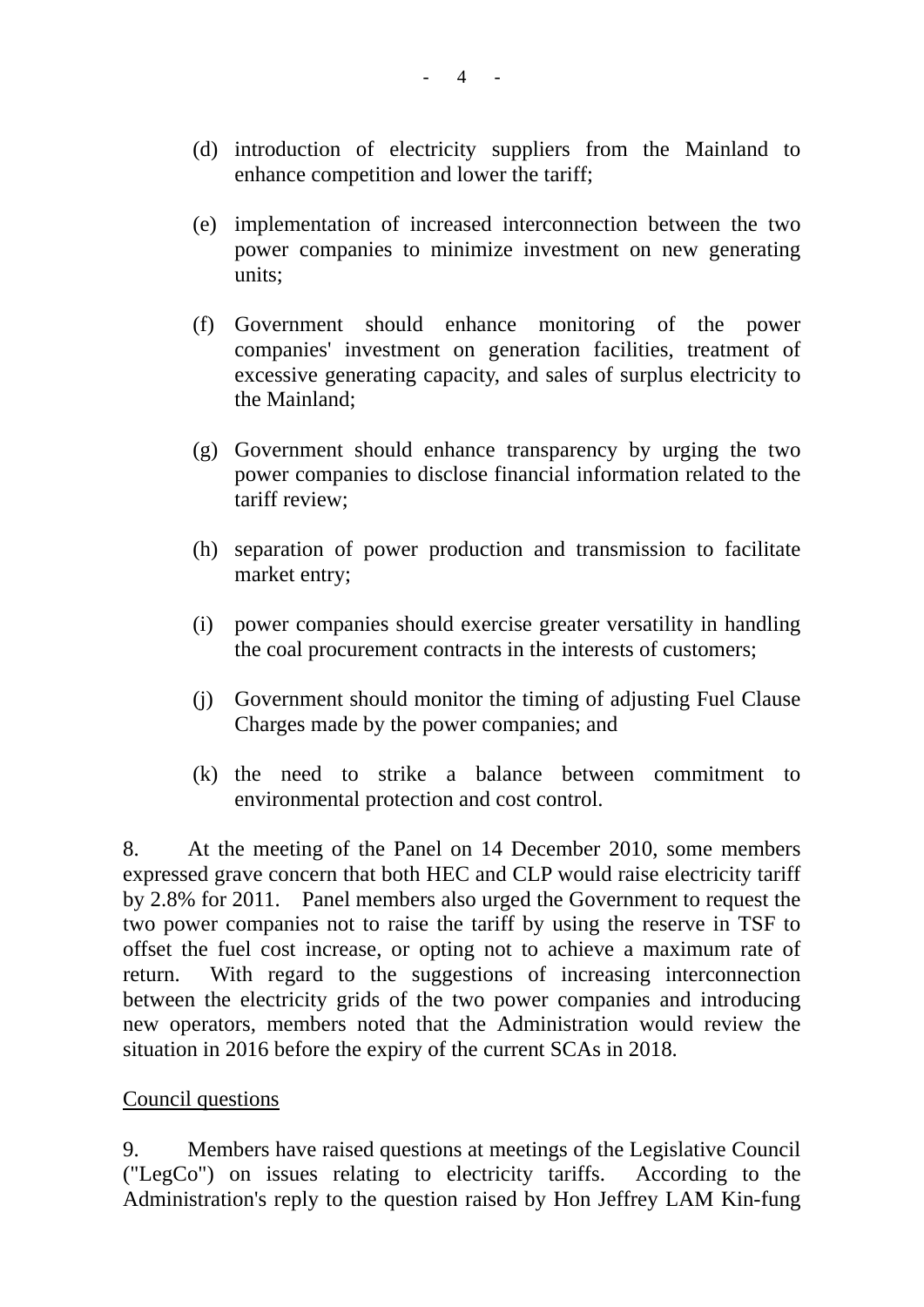on 10 June 2009, the Government, pursuant to the SCAs, would take into account a number of factors in the annual tariff reviews including electricity demand and sales, operating costs, fuel prices, capital investments, measures to control cost and increase productivity, updated balances in the Fuel Clause Accounts and TSF, affordability of the consumers and permitted return to ensure that electricity would be provided at reasonable cost. Specifically, the Government together with the independent energy consultant it engaged would review carefully the data provided by the power companies, including fuel price projections to ensure that they were set at a reasonable level in line with the trend movement of fuel prices in the international market.

# **Recent developments**

10. The Administration and the two power companies will brief the Panel on the tariff adjustment for 2012 at the meeting on 13 December 2011.

## **References**

Administration's paper on The Hong Kong Electric Company Limited 2009 to 2013 Development Plan issued by Environment Bureau (Legislative Council Brief)

http://www.legco.gov.hk/yr08-09/english/panels/edev/papers/edev1216-enbcr 2457608pt4-e.pdf

Administration's paper on CLP Power Hong Kong Limited and Castle Peak Power Company Limited 2008 Development Plan issued by Environment Bureau (Legislative Council Brief)

http://www.legco.gov.hk/yr08-09/english/panels/edev/papers/edev1124-enbcr 1457608pt6-e.pdf

Administration's paper on New Scheme of Control Agreements with the two power companies

http://www.legco.gov.hk/yr07-08/english/panels/es/papers/edevcb1-546-1-e.p df

LegCo question at the Council meeting on 10 June 2009: Fuel clause charge (Page 70)

http://www.legco.gov.hk/yr08-09/english/counmtg/hansard/cm0610-translatee.pdf